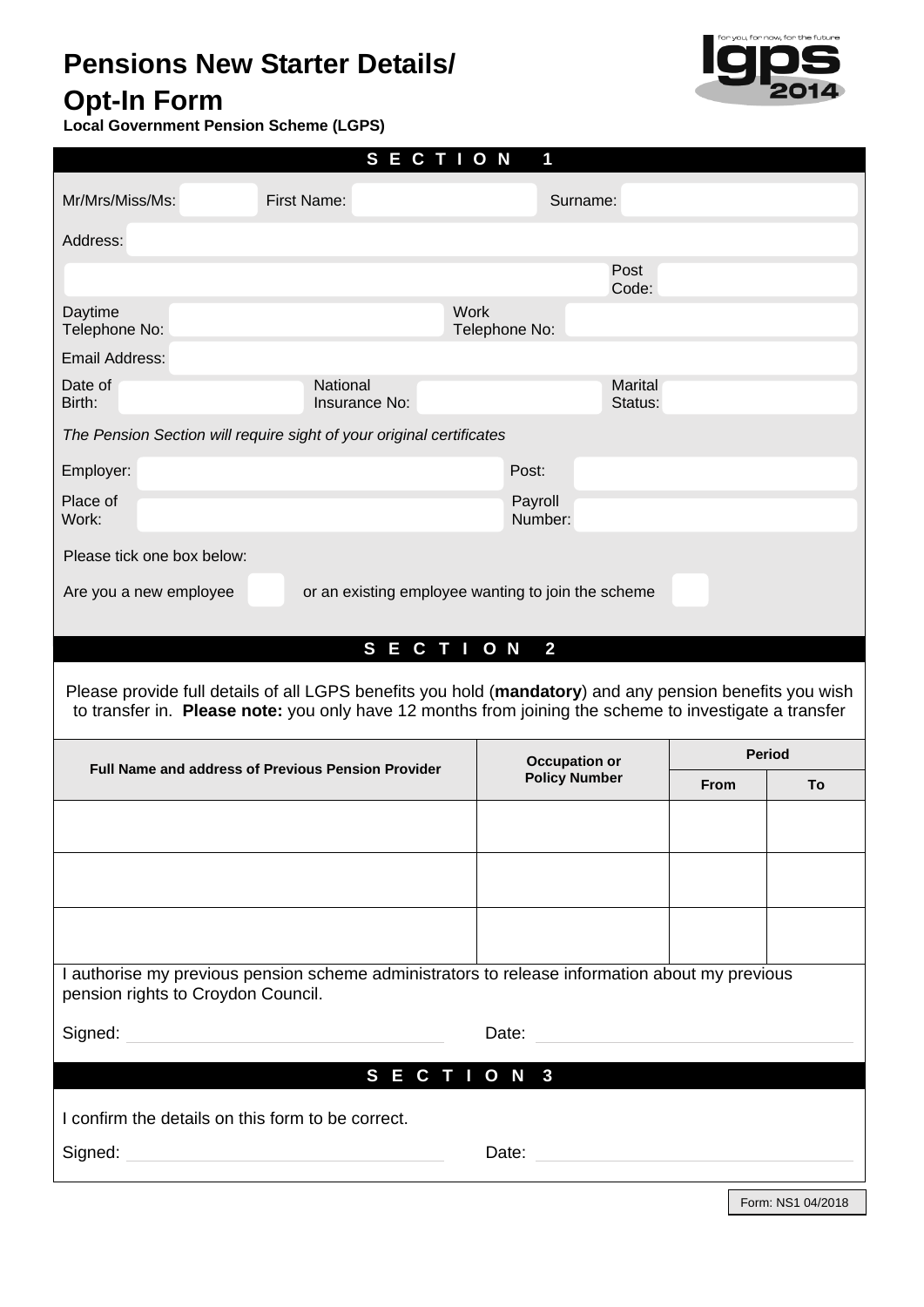#### **S E C T I O N 4**

#### **DEATH GRANT EXPRESSION OF WISH**

If a member of the Local Government Pension Scheme dies in service a lump sum death grant of 3 years pensionable pay becomes payable from the pension fund. The pension scheme regulations enable you to nominate a beneficiary or beneficiaries to receive this payment in the event of your death.

If you make a nomination it should enable the death grant to be paid more quickly and avoid any liability to pay Inheritance Tax on the death grant, if there are no nominees Inheritance Tax may be liable and payment is made to your estate, which can delay payment. However, you should be aware that the Council will have regard to your wishes, but is not bound by your nomination if it is of the opinion that payment of the death grant to the nominated beneficiary is not reasonably practicable or proper in the circumstances.

**It is important that you review your nomination regularly** and complete a new nomination form, which can be obtained from the Pension Section, if your circumstances change.

If you wish to nominate a beneficiary or beneficiaries please provide the details below. If you wish to nominate more than two beneficiaries please provide details on a separate sheet.

| 1.                               |       |                              |      |  |
|----------------------------------|-------|------------------------------|------|--|
| Full Name:                       |       | Date of Birth:               |      |  |
| Relationship:<br>(if applicable) |       | Proportion of<br>death Grant | $\%$ |  |
| Address:                         |       |                              |      |  |
|                                  |       |                              |      |  |
|                                  |       |                              |      |  |
| 2.                               |       |                              |      |  |
| Full Name:                       |       | Date of Birth:               |      |  |
| Relationship:<br>(if applicable) |       | Proportion of<br>death Grant | $\%$ |  |
| Address:                         |       |                              |      |  |
|                                  |       |                              |      |  |
|                                  |       |                              |      |  |
|                                  |       |                              |      |  |
| Signed:                          | Date: |                              |      |  |

#### **WHEN YOU HAVE COMPLETED THE FORM PLEASE DETACH AND RETAIN THE EXPLANATORY NOTES AND RETURN IT TO:**

#### **CROYDON COUNCIL PENSIONS SECTION::**

**PENSIONS, FLOOR 5, ZONE A BERNARD WEATHERILL HOUSE, 8 MINT WALK, CROYDON, CR0 1EA**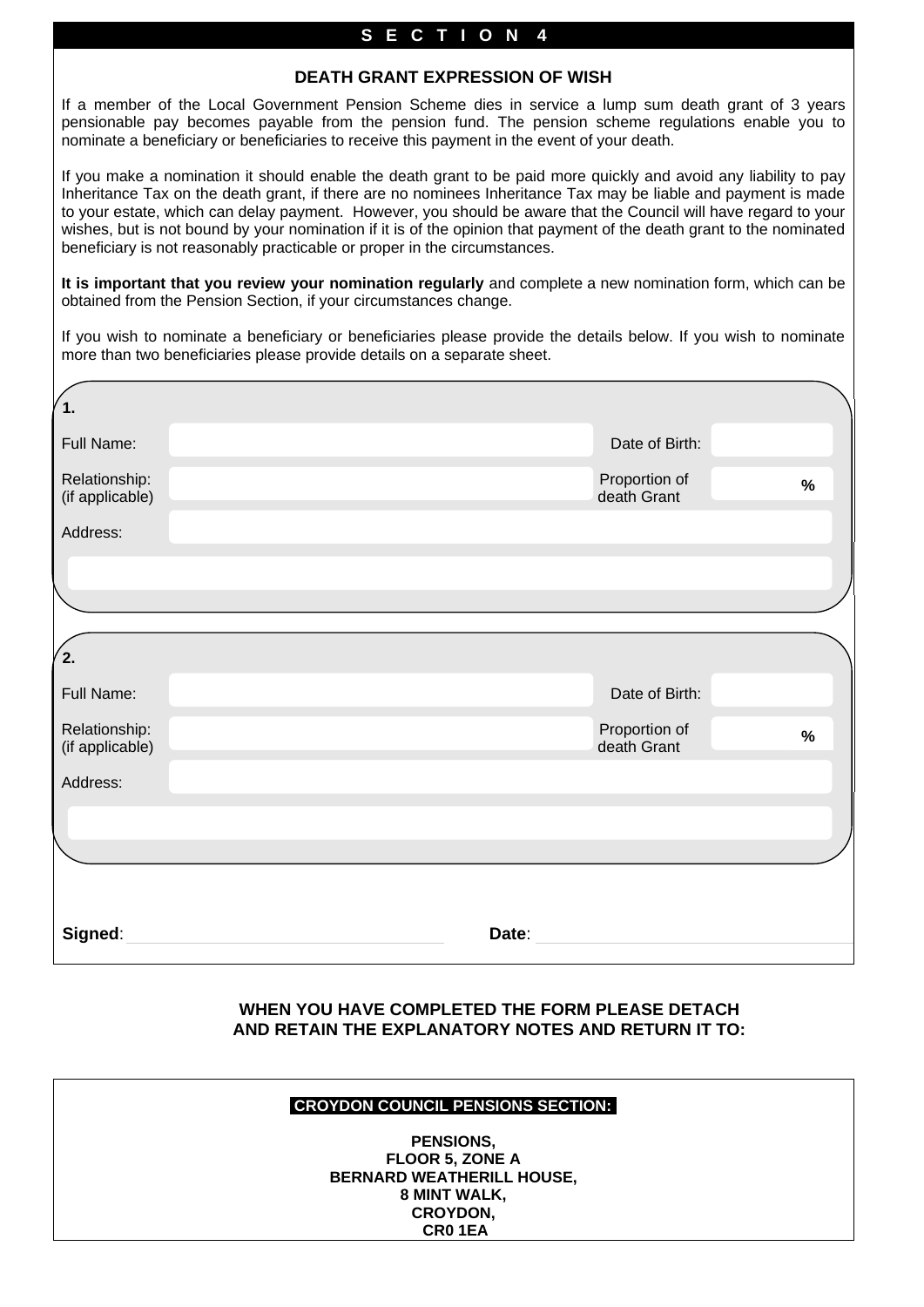### **LOCAL GOVERNMENT PENSION SCHEME EXPLANATORY NOTES**

#### **The notes apply to the Scheme from 1 April 2014**

The Local Government Pension Scheme (LGPS) is the statutory occupational pension scheme covering employees (other than teachers) of local authorities and other related organisations.

Membership is automatic you may opt out of the Scheme however you may only do this after your employment commences**.** You are not eligible for membership of the Scheme if you are aged 75 or over.

#### **What benefits will I receive?**

- A pension for life that increases with the cost of living
- Option of a tax free lump sum
- The right to voluntarily retire from age 55, subject to reduction of your benefits, even though the Scheme's normal pension age is linked to your State Pension Age (SPA) (minimum age 65)
- Immediate life cover of 3 years' actual pay
- Cover for your family with a pension for your spouse, civil partner or co-habiting partner\* and eligible children, should you die
- A death grant of the balance is payable if you die with less than 10 years pension being paid, and you are under age 75 at date of death
- Immediate benefits at any age if you have to retire because of permanent ill health
- Early payment of benefits if made redundant or retire on efficiency grounds, if aged 55 or over

\* in certain circumstances (Benefits payable subject to qualifying conditions)

#### **Two sections of the Scheme**

The LGPS is a Career Average Revalued Earnings Scheme, or CARE Scheme. There are two sections of the LGPS – the main section and the 50/50 section.

**The main section of the scheme** is the section that you will be placed in. In this section you will pay normal contributions and build up pension in the normal way.

**The 50/50 section is a new option.** You can elect to move to this section if you wish. If you do so, you will then pay half the amount of the normal contribution, but whilst you are in the 50/50 section, you will only build up half the amount of pension. Anyone in the 50/50 section can move back to the main section whenever they wish*. Regardless of the section you are in, you receive full life assurance cover.*

#### **How much do I pay into the main section of the scheme?**

The contribution rates for employees are between 5.5% and 12.5% of your actual pensionable pay. The rate you pay depends on which pay band you fall into. To find out how much you will pay please visit [https://lgpsmember.org/toj/thinking-joining-how.php.](https://lgpsmember.org/toj/thinking-joining-how.php) If you pay tax you'll get tax relief on your contributions, so the actual cost to you is less.

An election form to move into the 50/50 section can be found at: [http://www.croydonpensionscheme.org](http://www.croydonpensionscheme.org/) then select 'about us' 'forms and publications'